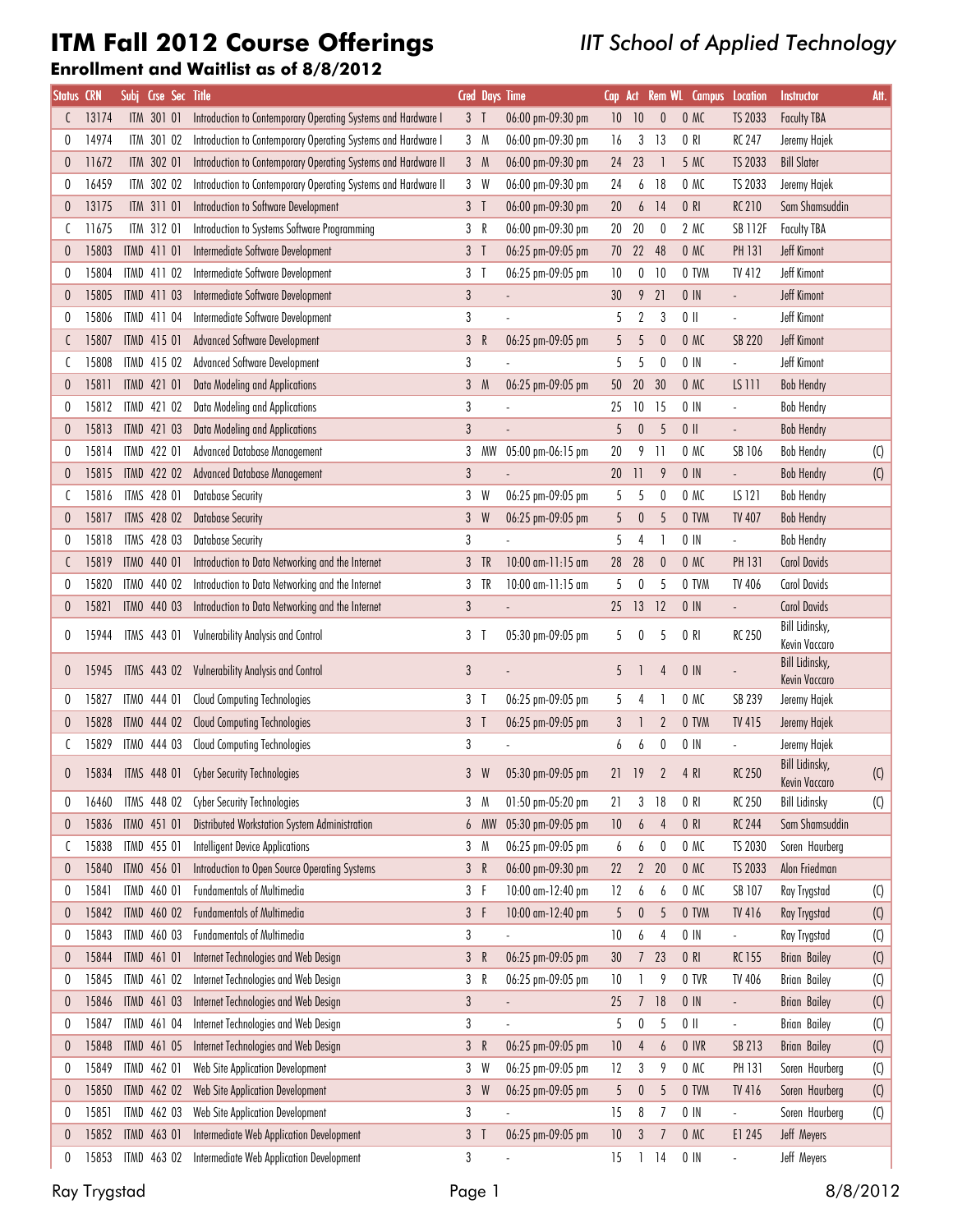## ITM Fall 2012 Course Offerings

### IIT School of Applied Technology

#### Enrollment and Waitlist as of 8/8/2012

| <b>Status</b>    | <b>CRN</b> | Subj, | Crse Sec Title      |                                                              |                |             | <b>Cred Days Time</b>  | Cap              | Act              |                       | Rem WL Campus                                         | Location                  | Instructor                      | Att.                      |
|------------------|------------|-------|---------------------|--------------------------------------------------------------|----------------|-------------|------------------------|------------------|------------------|-----------------------|-------------------------------------------------------|---------------------------|---------------------------------|---------------------------|
| 0                | 16383      |       | <b>ITMM 470 01</b>  | Fundamentals of Management for Technology Professionals      | 3 <sup>1</sup> | TR          | 03:15 pm-04:30 pm      | 13               | $\bf{0}$         | 13                    | 0 M C                                                 | <b>SB 204</b>             | Madeleine England               |                           |
|                  | 16384      |       | ITMM 470 02         | Fundamentals of Management for Technology Professionals      | 3              |             |                        | 10               | 0                | 10                    | $0$ $\overline{\phantom{1}}$ $\overline{\phantom{1}}$ | $\overline{\phantom{a}}$  | Madeleine England               |                           |
|                  | 15854      |       | ITMM 471 01         | Project Management for Information Technology and Management | 3              | <b>MW</b>   | 11:25 am-12:40 pm      | $\boldsymbol{8}$ | $\boldsymbol{8}$ | $\boldsymbol{0}$      | 0 M C                                                 | SB 107                    | Dennis Hood                     | $(\mathsf{C})$            |
| 0                | 15855      |       | ITMM 471 02         | Project Management for Information Technology and Management | 3              | МW          | 11:25 am-12:40 pm      | 3                | 1                | 2                     | 0 TVM                                                 | TV 416                    | Dennis Hood                     | $(\mathsf{C})$            |
| $\boldsymbol{0}$ | 15856      |       | ITMM 471 03         | Project Management for Information Technology and Management | $\sqrt{3}$     |             |                        | $10\,$           | $\sqrt{3}$       | $\overline{1}$        | $0$ IN                                                | $\mathbb{R}^{\mathbb{Z}}$ | Dennis Hood                     | $\left( 0 \right)$        |
| 0                | 15861      |       | ITMS 478 01         | <b>Cyber Security Management</b>                             | 3              | W           | 06:25 pm-09:05 pm      | 5                | 0                | 5                     | 0 R                                                   | <b>RC155</b>              | Ray Trygstad                    | $\left(\mathrm{C}\right)$ |
| $\theta$         | 15862      |       | <b>ITMS 478 02</b>  | <b>Cyber Security Management</b>                             | 3              | W           | 06:25 pm-09:05 pm      | 5                | $\boldsymbol{0}$ | 5                     | 0 TVM                                                 | <b>TV 420</b>             | Ray Trygstad                    |                           |
|                  |            |       | ITMS 478 03         |                                                              |                |             |                        |                  |                  | 11                    |                                                       |                           |                                 | $\left( 0 \right)$        |
|                  | 15863      |       |                     | <b>Cyber Security Management</b>                             | 3              |             |                        | 15               | 4                |                       | $0$ IN                                                | ÷,                        | Ray Trygstad                    | $\left(\mathrm{C}\right)$ |
| $\boldsymbol{0}$ | 15864      |       | <b>ITMS 478 04</b>  | <b>Cyber Security Management</b>                             | 3              | W           | 06:25 pm-09:05 pm      | 5                | $\pmb{0}$        | 5                     | 0 IVR                                                 | SB 213                    | Ray Trygstad                    | $\left( 0 \right)$        |
|                  | 16005      |       | ITMM 482 01         | <b>Business Innovation</b>                                   | 3              | R           | 06:25 pm-09:05 pm      | 10               | 2                | 8                     | 0 M                                                   | WH 315                    | Praveen Gupta                   |                           |
| $\theta$         | 16006      |       | <b>ITMT 491 150</b> | Undergraduate Research                                       | $1-6$          |             |                        | 5                | $\pmb{0}$        | 5                     | 0 R                                                   | ÷,                        | Ray Trygstad                    |                           |
| 0                | 15809      |       | ITMD 515 01         | <b>Advanced Software Programming</b>                         | 3              | R           | 06:25 pm-09:05 pm      | $\overline{11}$  | 9                | $\overline{2}$        | 0 M                                                   | <b>SB 220</b>             | Jeff Kimont                     |                           |
|                  | 15810      |       | ITMD 515 02         | <b>Advanced Software Programming</b>                         | $\sqrt{3}$     |             |                        | 10               | $\sqrt{2}$       | 8                     | $0$ IN                                                | $\overline{\phantom{a}}$  | <b>Jeff Kimont</b>              |                           |
| 0                | 15870      |       | ITMS 528 01         | <b>Database Security</b>                                     | 3              | W           | 06:25 pm-09:05 pm      | 30               | 9                | 21                    | 0 MC                                                  | LS 121                    | <b>Bob Hendry</b>               |                           |
| $\theta$         | 15871      |       | <b>ITMS 528 02</b>  | <b>Database Security</b>                                     | 3              | W           | 06:25 pm-09:05 pm      | 5                | $\pmb{0}$        | 5                     | 0 TVM                                                 | <b>TV 407</b>             | <b>Bob Hendry</b>               |                           |
| 0                | 15872      |       | ITMS 528 03         | <b>Database Security</b>                                     | 3              |             |                        | $20\,$           | $\sqrt{2}$       | 18                    | $0$ IN                                                | $\overline{\phantom{a}}$  | <b>Bob Hendry</b>               |                           |
| $\theta$         | 15873      |       | <b>ITMS 528 04</b>  | <b>Database Security</b>                                     | 3              |             |                        | 5                | $\overline{2}$   | $\mathbf{3}$          | $0$                                                   |                           | <b>Bob Hendry</b>               |                           |
|                  | 15874      |       | ITMT 531 01         | Object-Oriented System Analysis, Modeling and Design         |                | 3 W         | 06:25 pm-09:05 pm      | 25               |                  | 0 <sub>25</sub>       | 0 R                                                   | RC 163                    | <b>Bob Carlson</b>              |                           |
| $\theta$         | 15875      |       | <b>ITMT 531 02</b>  | Object-Oriented System Analysis, Modeling and Design         | 3              | W           | 06:25 pm-09:05 pm      | 10               | 4                | 6                     | 0 IVR                                                 | <b>SB 223</b>             | <b>Bob Carlson</b>              |                           |
| 0                | 15876      |       | <b>ITMT 531 03</b>  | Object-Oriented System Analysis, Modeling and Design         | 3              |             |                        | 10               | 4                | 6                     | $0$ IN                                                | ÷,                        | <b>Bob Carlson</b>              |                           |
| $\boldsymbol{0}$ | 15877      |       | <b>ITMT 531 04</b>  | Object-Oriented System Analysis, Modeling and Design         | $\sqrt{3}$     |             |                        | 5                |                  | 4                     | $0$                                                   | ÷,                        | <b>Bob Carlson</b>              |                           |
| 0                | 15927      |       | <b>ITMT 535 01</b>  | Data Center Architecture                                     | 3              | $\mathsf I$ | 06:25 pm-09:05 pm      | 20               | 3                | 17                    | 0 M C                                                 | <b>SB 220</b>             | <b>Bill Slater</b>              |                           |
| $\theta$         | 15928      |       | <b>ITMT 535 02</b>  | Data Center Architecture                                     | 3              |             |                        | 20               |                  | $3$ 17                | $0$ IN                                                | ÷.                        | <b>Bill Slater</b>              |                           |
|                  | 15822      |       | ITMO 540 01         | Introduction to Data Networks and the Internet               | 3              | TR          | 10:00 am-11:15 am      | 20               | 5                | 15                    | 0 M C                                                 | PH 131                    | <b>Carol Davids</b>             |                           |
| $\theta$         | 15823      |       | ITMO 540 02         | Introduction to Data Networks and the Internet               | 3              | TR          | $10:00$ am- $11:15$ am | $\boldsymbol{6}$ | $\bf{0}$         | 6                     | 0 TVM                                                 | TV 406                    | <b>Carol Davids</b>             |                           |
| 0                | 15824      |       | ITMO 540 03         | Introduction to Data Networks and the Internet               | 3              |             |                        | 15               |                  | $3$ 12                | $0$ $\text{IN}$                                       | $\overline{a}$            | <b>Carol Davids</b>             |                           |
| $\theta$         | 15825      |       | ITMO 540 04         | Introduction to Data Networks and the Internet               | 3              |             |                        | 5                | 1                | $\overline{4}$        | $0$ II                                                | $\overline{a}$            | <b>Carol Davids</b>             |                           |
| 0                | 15878      |       | ITMO 542 01         | Wireless Technologies and Applications                       | 3              | M           | 06:25 pm-09:05 pm      | 15               | 0                | 15                    | 0 R                                                   | <b>RC155</b>              | Peisong Huang                   |                           |
|                  |            |       |                     |                                                              |                |             |                        |                  |                  |                       |                                                       |                           |                                 |                           |
| $\theta$         | 15879      |       | ITMO 542 02         | <b>Wireless Technologies and Applications</b>                | $\sqrt{3}$     |             |                        | 15               | 1                | 14                    | $0$ IN                                                |                           | Peisong Huang                   |                           |
| 0                | 15880      |       | ITMO 542 03         | Wireless Technologies and Applications                       | 3              |             |                        | 5                | $\pmb{0}$        | 5                     | $0$                                                   | $\overline{a}$            | Peisong Huang<br>Bill Lidinsky, |                           |
| $\pmb{0}$        |            |       |                     | 15942 ITMS 543 01 Vulnerability Analysis and Control         | 3 <sub>1</sub> |             | 05:30 pm-09:05 pm      | 15               | 2 <sup>13</sup>  |                       | 0 R                                                   | <b>RC 250</b>             | Kevin Vaccaro                   |                           |
|                  |            |       |                     |                                                              |                |             |                        |                  |                  |                       |                                                       |                           | Bill Lidinsky,                  |                           |
| 0                | 15943      |       | ITMS 543 02         | <b>Vulnerability Analysis and Control</b>                    | 3              |             |                        | 10               | 1                | 9                     | $0$ IN                                                |                           | Kevin Vaccaro                   |                           |
| 0                | 15830      |       | ITMO 544 01         | <b>Cloud Computing Technologies</b>                          | 3 <sup>7</sup> |             | 06:25 pm-09:05 pm      | 16               | $\delta$         | $\boldsymbol{\delta}$ | 0 M C                                                 | SB 239                    | Jeremy Hajek                    |                           |
| 0                | 15831      |       | ITMO 544 02         | Cloud Computing Technologies                                 | 3 <sub>1</sub> |             | 06:25 pm-09:05 pm      | 3                | 0                | 3                     | 0 TVM                                                 | TV 415                    | Jeremy Hajek                    |                           |
| 0                | 15832      |       | ITMO 544 03         | <b>Cloud Computing Technologies</b>                          | $\mathfrak{z}$ |             |                        | 20               | $\overline{2}$   | 18                    | $0$ $\overline{\phantom{1}}$ $\overline{\phantom{1}}$ | $\overline{a}$            | Jeremy Hajek                    |                           |
| 0                | 15833      |       | ITMO 544 04         | Cloud Computing Technologies                                 | 3              |             |                        | 10               | $\sqrt{3}$       | $\overline{1}$        | $0$                                                   | $\mathbb{L}$              | Jeremy Hajek                    |                           |
| 0                | 15881      |       | ITMO 546 01         | <b>Telecommunications Over Data Networks</b>                 | 3 <sup>1</sup> | W           | 02:00 pm-04:00 pm      | $10\,$           | $\mathbf{2}$     | 8                     | 0 M C                                                 | TS 4000                   | <b>Carol Davids</b>             |                           |
|                  |            |       |                     | Telecommunications Over Data Networks - Lab                  |                | W           | 04:15 pm-06:15 pm      |                  |                  |                       |                                                       | IT 9E3-1                  | <b>Carol Davids</b>             |                           |
| 0                | 15882      |       | ITMO 546 02         | <b>Telecommunications Over Data Networks</b>                 | $\mathfrak{z}$ |             |                        | 5                | 2 <sup>7</sup>   | $\mathfrak{z}$        | $0$ IN                                                | ÷.                        | <b>Carol Davids</b>             |                           |
| 0                | 15941      |       | ITMO 547 01         | Telecom Over Data Networks: Projects and Advanced Methods    |                | 3 M         | 02:00 pm-06:00 pm      | 10               | 0                | 10                    | 0 M                                                   | IT 9E3-1                  | <b>Carol Davids</b>             |                           |
|                  |            |       |                     |                                                              |                |             |                        |                  |                  |                       |                                                       |                           | Bill Lidinsky,                  |                           |
| C                | 15835      |       | ITMS 548 01         | <b>Cyber Security Technologies</b>                           |                | 3 W         | 05:30 pm-09:05 pm      | 5                | 5                | $\theta$              | 0 R                                                   | <b>RC 250</b>             | Kevin Vaccaro                   |                           |
| 0                | 16461      |       | ITMS 548 02         | Cyber Security Technologies                                  | 3              | M           | 01:50 pm-05:20 pm      | 5                | 0                | 5                     | 0 R                                                   | <b>RC 250</b>             | <b>Bill Lidinsky</b>            |                           |
| 0                | 15837      |       | ITMO 551 01         | Distributed Workstation System Administration                |                | 6 MW        | 05:30 pm-09:05 pm      | 15               |                  | $3$ 12                | 0 R                                                   | <b>RC 244</b>             | Sam Shamsuddin                  |                           |
| 0                | 15839      |       | ITMD 555 01         | <b>Intelligent Device Applications</b>                       |                | 3 M         | 06:25 pm-09:05 pm      | 18               |                  | $3$ 15                | 0 MC                                                  | TS 2030                   | Soren Haurberg                  |                           |
| 0                | 15883      |       | ITMS 555 01         | Mobile Device Forensics                                      |                | 3 M         | 05:30 pm-09:05 pm      | 20               | $\mathbf{2}$     | 18                    | 0 R                                                   | <b>RC 250</b>             | Bill Lidinsky,<br>Kevin Vaccaro |                           |